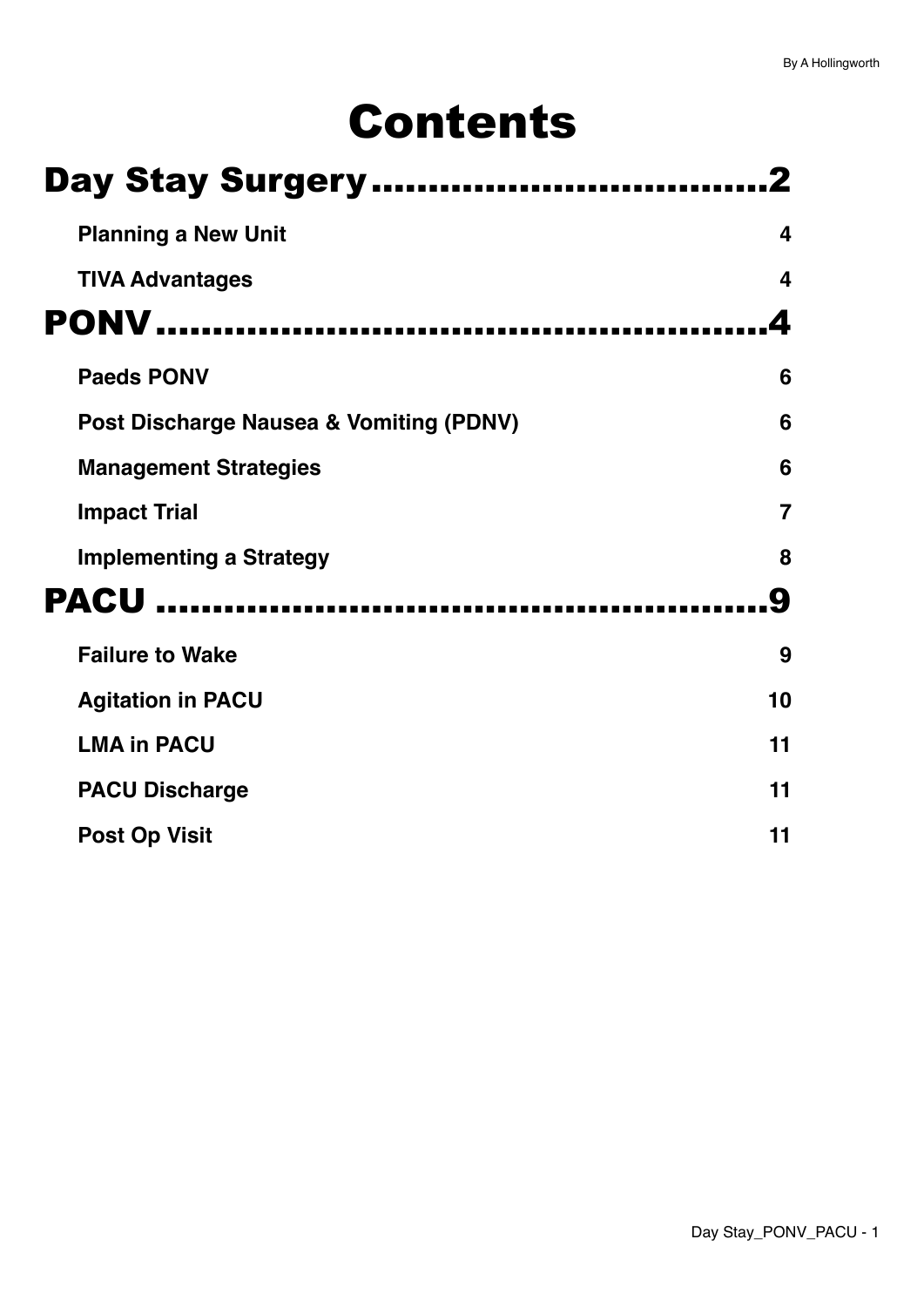# <span id="page-1-0"></span>Day Stay Surgery

- requires co-ordination and a MDT approach
- anaesthesia and surgery must be performed @ a high standard for day surgery to run smoothly
- 70% surgeries = day stay

### Advs:

- To patient:
	- ‣ Recover in own home
	- ‣ Less change of cancellations
	- ‣ Less hosp infections
	- ‣ Less VTE
- To hosp:
	- ‣ Efficient use of beds
	- ‣ Less cost
	- ‣ Less hosp wait times

#### **ISSUES**

- patient
- social
- anaesthetic
- surgical

### Patient selection

- should be preassessed by a specially trained nurse with adequate access to anaesthetic/medical staff for advice

- older patients will need preassessment earlier to allow time for investigations to be organized
- patients must agree to not drive, cycle, operate machinery, drink ET-OH for a minimum of 24 hrs after their anaesthetics

- moderate obesity increases anaesthetic risk and can make surgery difficult -> and can unpredictably lead to complications, thus need to be adequately assessed

#### **- Health status**:

- **‣** ASA 1 or 2
- **‣** no potential resp complications
- **‣** BMI now only relative contraindication ie <35. (most complications occur 3-4hrs post op)
- **‣** OSA
	- **-** only if mild & treated esp if no opioids ie regional
	- **-** should have 1 hr extended PACU observation
	- **-** D/C criteria home:
		- **•** 2 hr obs
		- **•** no PACU apnoea
		- **•** min opioid needed
		- **•** no other concern
- **‣** (specifically not haematology, DM, neuromuscular disorder)
- **Age**: older than 6 months -> elderly should be assessed with regard to physiological reserve

#### - **Complexity of surgery**:

- ‣ operations should be less than 60min and risk of major complication unlikely
- ‣ no massive fluid shifts/risk of major haemorrhage
- **Transport:** escort home

#### - **Home conditions:**

- ‣ adequate facilities (toilet and bed and phone)
- ‣ telephone available in case of emergency
- ‣ supervision for 24 hours post op must be available
- **Geography**: should live within 1 hour of medical attention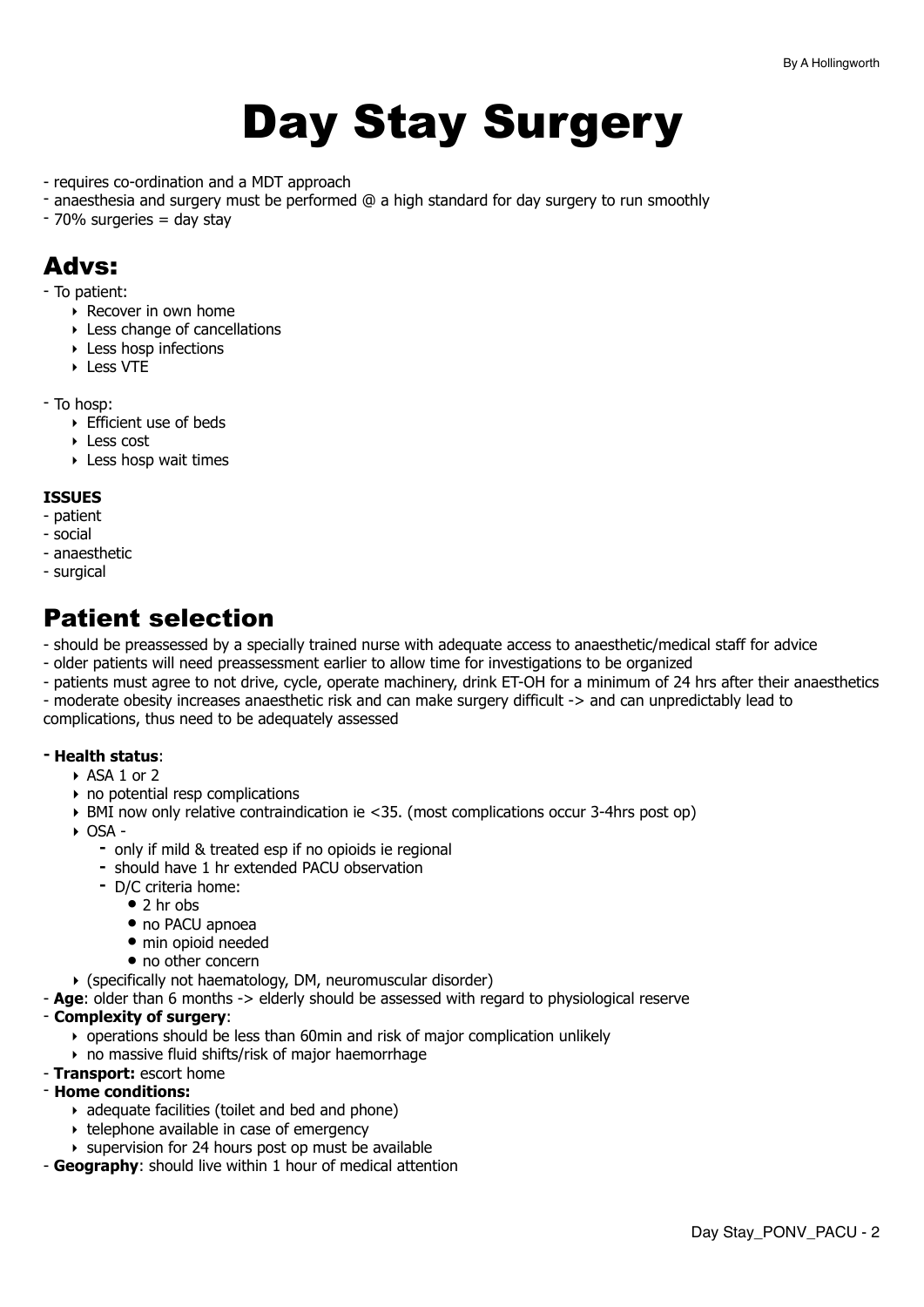### Fasting

- 6 hours food
- 2 hours clear fluid

### Preoperatively

- commonly telephone preoperative assessment
	- ‣ structured questionnaire
	- ‣ written instructions about plan for DOS
- avoid premedication if possible -> if required oral midazolam 0.5mg/kg, raniditine 300mg or omeprazole 40mg
- paracetamol 20m/kg, diclofenac 50-100mg PO

### Intraoperatively

- must address common complications:
	- ‣ bleeding
	- $\rightarrow$  pain
	- ‣ nausea
- IV propofol -> TIVA or sevo
- incremental fentanyl 2-4mcg/kg in divided doses
- LA
- LMA preferable
- PONV prophylaxis as indicated

### Post operatively

- opioids, LA, NSAIDS
- treat pain early
- hot water bottles following gynaeological surgery

### Regional anaesthesia

### **Spinals**

- perform spinals early in list -> allow complete resolution of block & ambulation before discharge (use 0.25% heavy bupivacaine -> decreases block duration + 10-25mcg of fentanyl, should pass urine and ambulate before discharge) - risk of

### **Regionals**

- arms blocks -> patients need education about protection of limb (some block regression before discharge allowed)
- leg blocks -> some block regression should be observed, adequate mobility with crutches must be demonstrated
- single shot blocks:
	- ‣ advs: ↓opioids use, ↓PONV, good initial analgesia
	- ‣ disadv: wear off at home ⟹ ↑pain, time consuming, ↑motor block (falls risk), sensory block neurochemical damage, risk of dislocation
- pre-d/c need good written info and plan B for return/help

### **Discharge CRITERIA**

- stable vital signs for 1hr
- fully awake and orientated
- able to drink and eat
- if sig risk of urine retention (eg after spinal/caudal) then must PU
- ambulant
- pain and nausea controlled

### **ORGANISATION**

- IV out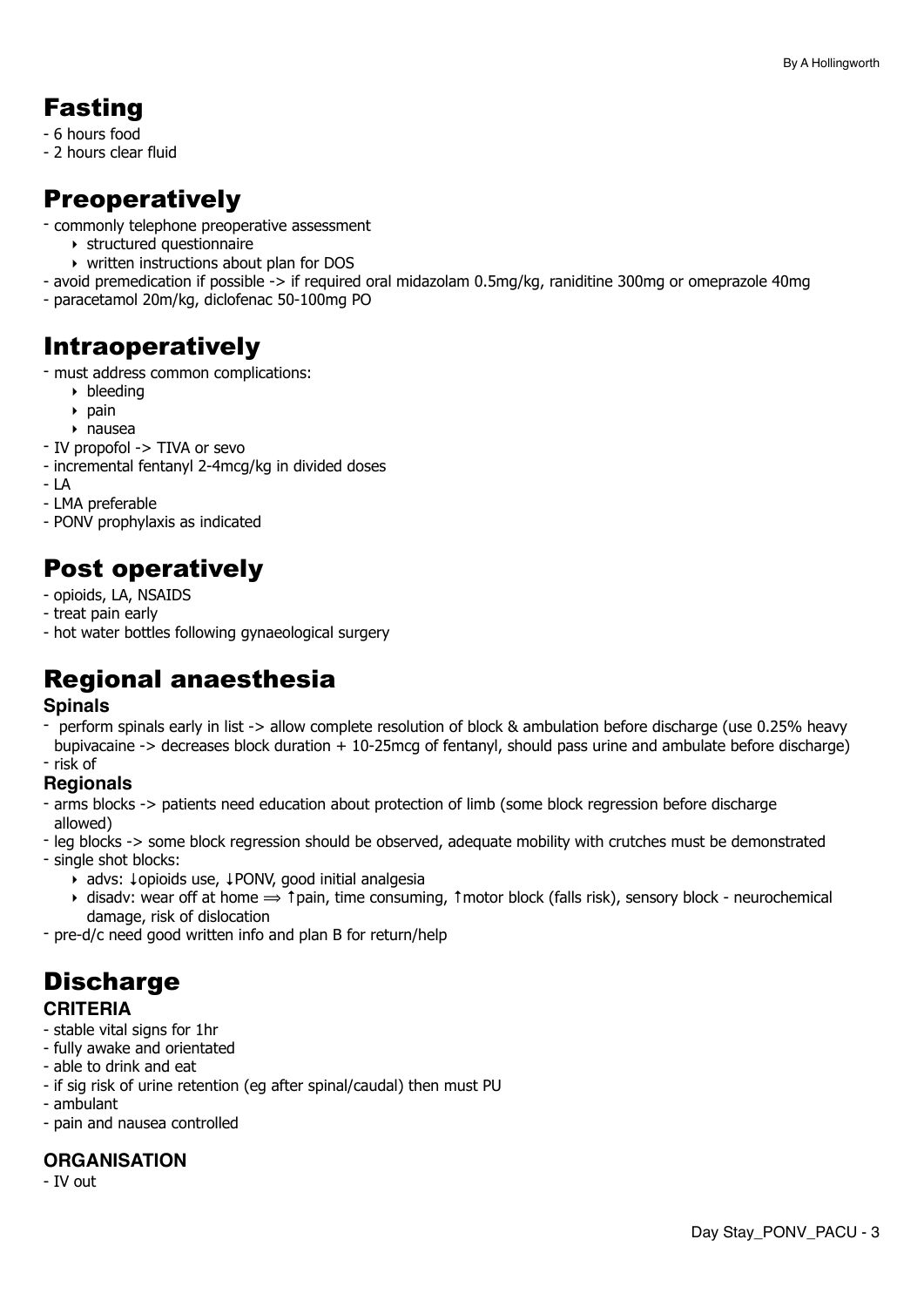- discharge papers
- discharge prescription for analgesia +/- antiemetics
- plan for readmission if concerned or develops troublesome symptoms
- surgical follow up plan
- GP letter
- contact telephone number
- collected and monitored by responsible adult

### Admission required

- don't fufill discharge criteria
- complications
- unexpected extensive surgery
- inadequate social circumstances

## <span id="page-3-0"></span>Planning a New Unit

- consider yourself as a patient and work through process systematically

## <span id="page-3-1"></span>TIVA Advantages

- rapid recovery
- low rate of behavioural disorders
- ↓PONV
- avoid risk of failure of regionals
- avoid risk of residual NMB relaxation (if using remi)
- avoids MH
- cheap
- avoids need for scavenging equipment
- ↓environmental

<span id="page-3-2"></span>

#### **PONV; guidelines**

Society of Ambulatory Anaesthesia guidelines for the Management of PONV (SAMBA, 2014)

**Guideline 1: Identify Patients' Risk for PONV**

**Guideline 2: Reduce Baseline Risk Factors for PONV**

**Guideline 3: Administer PONV Prophylaxis Using One to Two Interventions in Adults at Moderate Risk for PONV**

**Guideline 4: Administer Prophylactic Therapy with Combination (**>**2) Interventions/Multimodal Therapy in Patients at High Risk for PONV**

**Guideline 5: Administer Prophylactic Antiemetic Therapy to Children at Increased Risk for POV; as in Adults, Use of Combination Therapy Is Most Effective**

**Guideline 6. Provide Antiemetic Treatment to Patients with PONV Who Did Not Receive Prophylaxis or in Whom Prophylaxis Failed**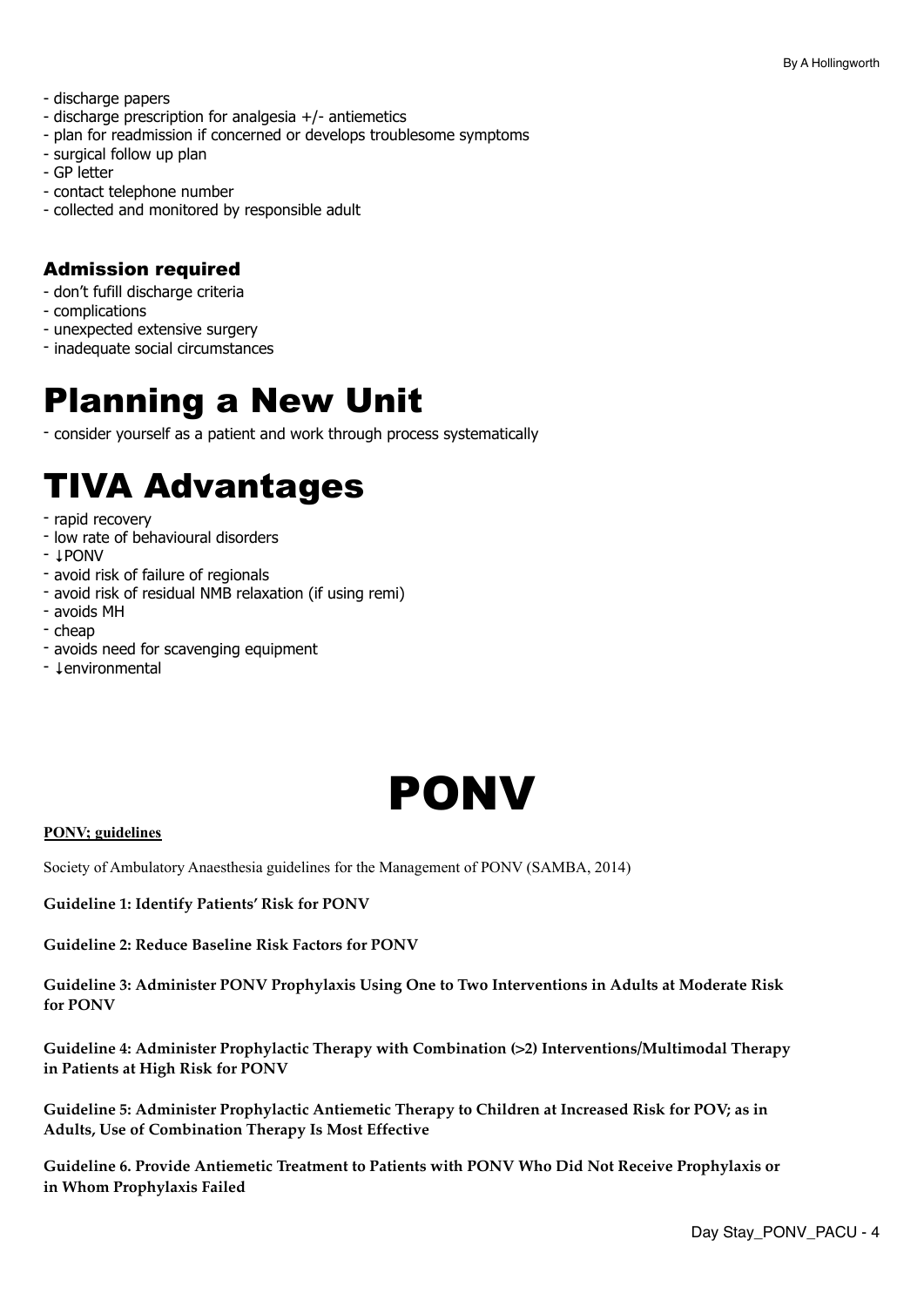### PONV risk factors

Overall PONV incidence ~50%

 $\rightarrow$  can be up to 80 % in high risk

Major risk factor in red.

### **Patient**

- female
- <50yrs old
- non-smoker
- history of motion sickness
- previous history of PONV

- concomitant disease associated with nausea and vomiting (bowel obstruction, posterior fossa tumour, gastroenteritis, vertigo, nystagmus, gastric dysmotility, pregnancy)

- DM

- emetogenic medications; NSAIDS, chemotherapy

### **Anaesthetic**

- N2O use
- opioid use (any rather than specific agent) (post op rather than intra-op opioid)
- volatile anaesthesia
- inadequate analgesia
- no prophylactic use of anti-emetics
- tramadol bolus when awake
- some antibiotics (cephazolin bolus)
- etomidate
- (ketamine only in high doses ie no prob with analgesic dosing)
- reversal agents; neostigmine and atropine

### **Surgical (general rather than pertaining to this patient)**

- duration of surgery (OR 1.47/hr)

- laparoscopy, laparotomy, breast, strabismus, plastic, maxillo-facial, gynaecological, abdominal, neurologic, urologic, ophthalmologic

### APFEL Score

Baseline risk of PONV general incidence  $= 10\%$  (Apfel criteria)

 $+ 1$  factor = 20%  $+2$  factors =  $40%$ 

- $+3$  factors = 60%
- $+ 4$  factors = 80%
- female
- non smoker
- Hx PONV
- Postop opioids anticipated

### Disproven Risk Factors

Not assoc: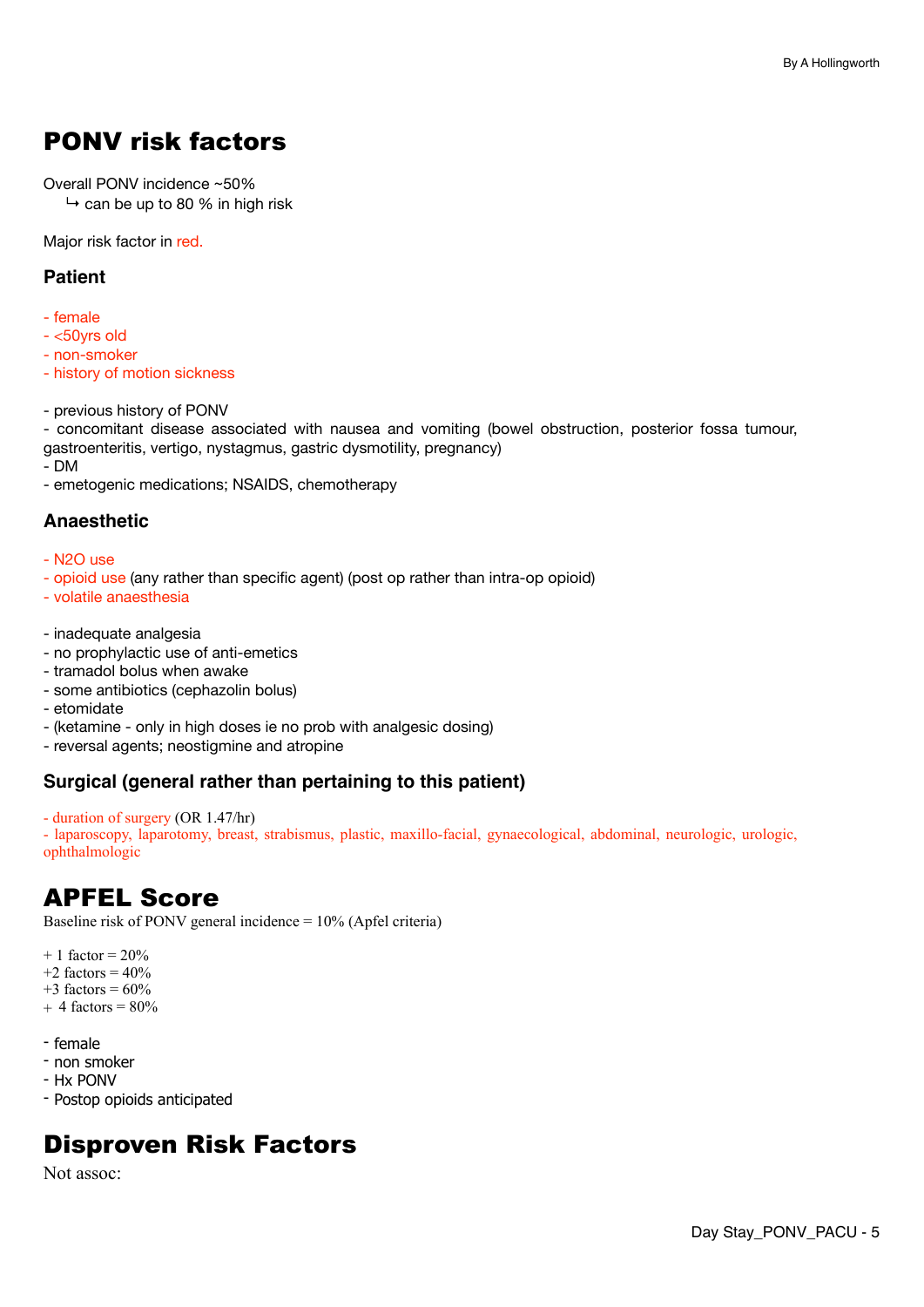- BMI
- Anxiety
- NG tube
- $O<sub>2</sub>$
- Periop fasting

Conflicting evidence:

- ASA
- Menstrual cycyle
- Level anaesthetist experience
- Mm relaxant antagonists

## <span id="page-5-0"></span>Paeds PONV

- RFs:

- ‣ surgery >30min
- age  $>3$
- ‣ strabismums
- ‣ Hx of PONV or Hx in FH

## <span id="page-5-1"></span>Post Discharge Nausea & Vomiting (PDNV)

- RFs:

- ‣ female
- $\rightarrow$  age  $<$  50
- ‣ Hx PONV
- ‣ Opioid in PACU
- ‣ nausea in PACU

## <span id="page-5-2"></span>Management Strategies

### **PreOp**

- avoid GA ie regional
- propofol & TIVA (NNT 5)
- avoid N2O
- avoid volatiles
- minimise intraop opioids & post op ie multimodal analgesia
- adequate hydration
- neostigmine only >2.5mg
- low dose propofol:
	- ‣ end of case
	- ‣ PACU rescue

- prophylaxis:

- ‣ low risk nothing
- ‣ medium risk 1 or 2 drug interventions from diff classes
- $\rightarrow$  high >2 drug interventions from diff classes

### **Post Op**

- drugs use different classes. The more classes the better:
	- $\rightarrow$  each class (& then additional classes) give 25% reduction of left over risk
	- ‣ droperidol
		- only in children if to be admitted
		- equally effective as ondansetron  $(NNT = 5)$
		- if used with ondansetron no super added effect on QtC prolongation
		- can place in PCA  $\Rightarrow$  NNT =3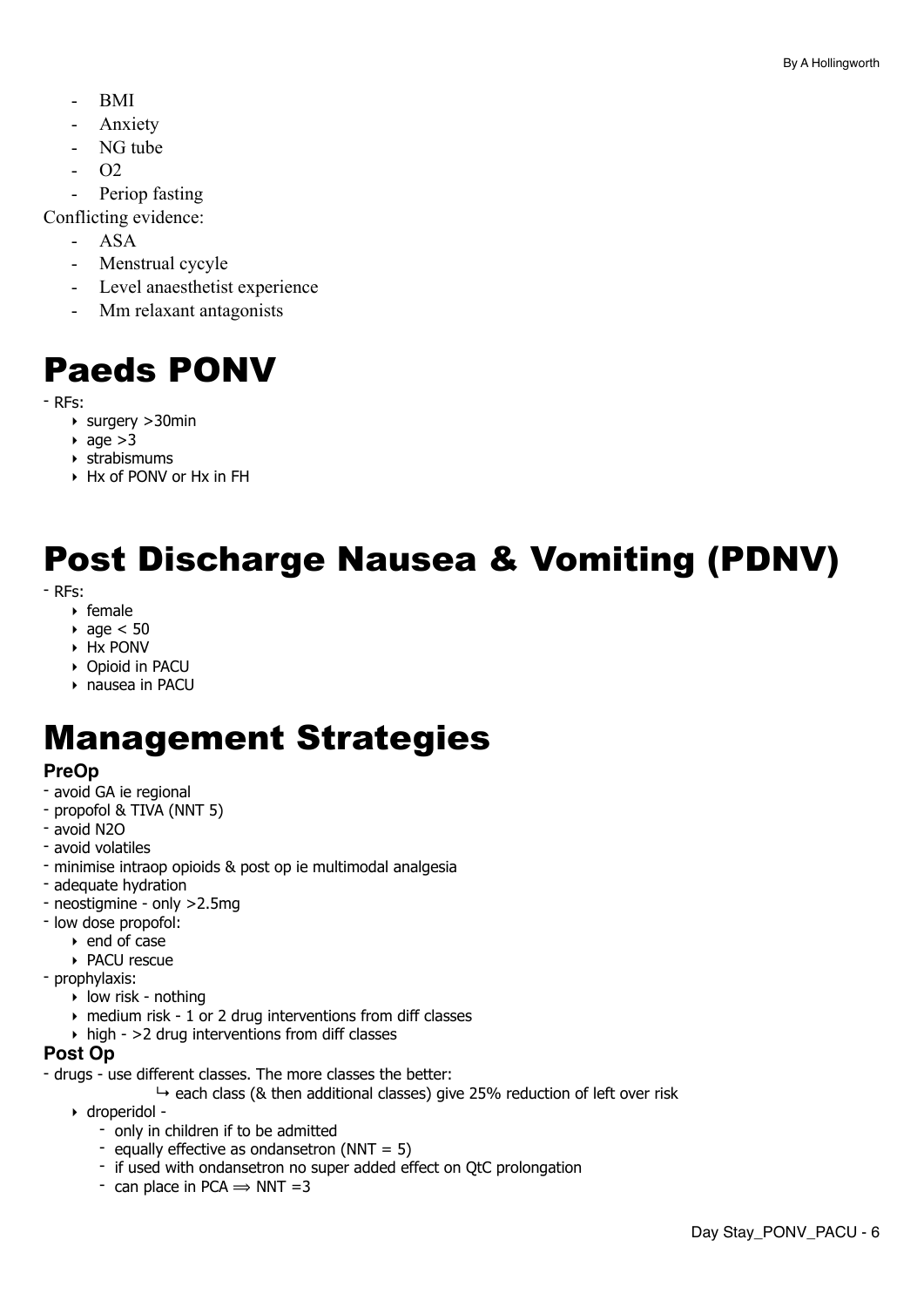- ‣ ondansetron
	- $-$  4mg NNT  $=$ 
		- 5 for nausea
		- 7 for vomit
	- NNH = headache 36, ↑LFTs 31
	- QTc prolongation
- ‣ dexamethasone 4mg (=25mg pred)
- ‣ scopoderm patch:
	- $-$  NNT  $= 6$
	- side effects cholineric ie dry mouth, dizziness
	- 2hrs onset of affect
- ‣ metoclopramide:
	- 10mg not effective; >20mg ok
	- shorter action
	- NNT:
		- $10mg = 30$
		- 20mg =  $16$
		- $30 = 11$
	- ↑extrapyramidal symptoms with ↑dose 0.5%
- ‣ propofol:
	- good for early PONV ie within 6hrs
	- 20mg rescue in PACU
	- ↓risk of PDNV
- ‣ Gabapentin:
	- 600mg 2hrs prior to surgery
	- as effective as dex 8mg
- ‣ Midazolam
	- 2mg 30min prior to end of surgery as effective as ondansetron

#### - other:

- ‣ IV hydration
- ‣ naloxone infusion
- ‣ non pharmacological strategies:
	- acupuncture
	- happiness

## <span id="page-6-0"></span>Impact Trial

| Table 1. Risk of Postoperative Nausea and Vomiting According to Patients' Randomly Assigned Interventions. |                              |                 |                                           |             |  |
|------------------------------------------------------------------------------------------------------------|------------------------------|-----------------|-------------------------------------------|-------------|--|
| Intervention                                                                                               | <b>Received Intervention</b> |                 | <b>Percent Relative</b><br>Risk (95% CI)* | p<br>Valuet |  |
|                                                                                                            | Yes                          | No              |                                           |             |  |
| no. with PONV/total no. $(%)\ddagger$                                                                      |                              |                 |                                           |             |  |
| Ondansetron (vs. no ondansetron)                                                                           | 735/2576 (28.5)              | 996/2585 (38.5) | $-26.0$ ( $-31.5$ to $-19.9$ )            | < 0.001     |  |
| Dexamethasone (vs. no dexamethasone)                                                                       | 739/2596 (28.5)              | 992/2565 (38.7) | $-26.4$ ( $-31.9$ to $-20.4$ )            | < 0.001     |  |
| Droperidol (vs. no droperidol)                                                                             | 742/2573 (28.8)              | 989/2588 (38.2) | $-24.5$ ( $-30.2$ to $-18.4$ )            | < 0.001     |  |
| Propofol (vs. inhalational anesthetic)                                                                     | 1066/3427 (31.1)             | 665/1734 (38.4) | $-18.9$ (-25.0 to $-12.3$ )               | < 0.001     |  |
| Nitrogen as carrier gas (vs. nitrous oxide)                                                                | 668/2146 (31.1)              | 755/2131 (35.4) | $-12.1$ (-19.3 to -4.3)                   | 0.003       |  |
| Remifentanil (vs. fentanyl)                                                                                | 827/2386 (34.7)              | 792/2403 (33.0) | 5.2 (-2.9 to 13.8)                        | 0.21        |  |

|     |         |    | Intervention Interventions Interventions Interventions |    |
|-----|---------|----|--------------------------------------------------------|----|
|     | percent |    |                                                        |    |
| 10% |         |    |                                                        |    |
| 20% | 15      | 11 | 8                                                      | 6  |
| 40% | 29      | 22 | 16                                                     | 12 |
| 60% | 44      | 33 | 24                                                     | 18 |
| 80% | 59      | 44 | 32                                                     | 24 |

\* The baseline risk levels of 10 percent, 20 percent, 40 percent, 60 percent, and 80 percent reflect the presence of 0, 1, 2, 3, and 4 risk factors, respectively, according to a simplified risk score.<sup>17</sup>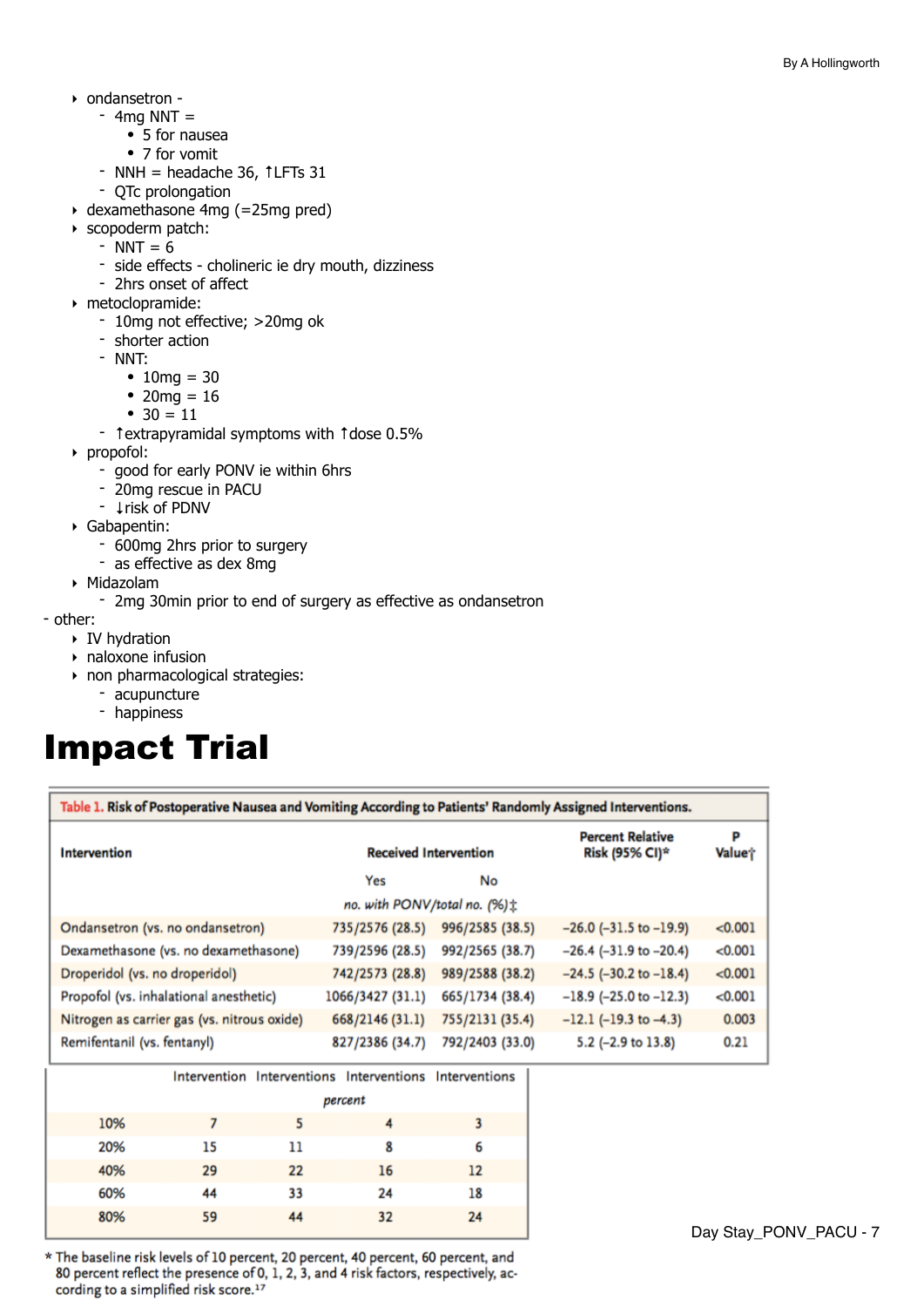## <span id="page-7-0"></span>Implementing a Strategy

- Risk assessment
- algorithm
- implement
- compliance & audit
- assessment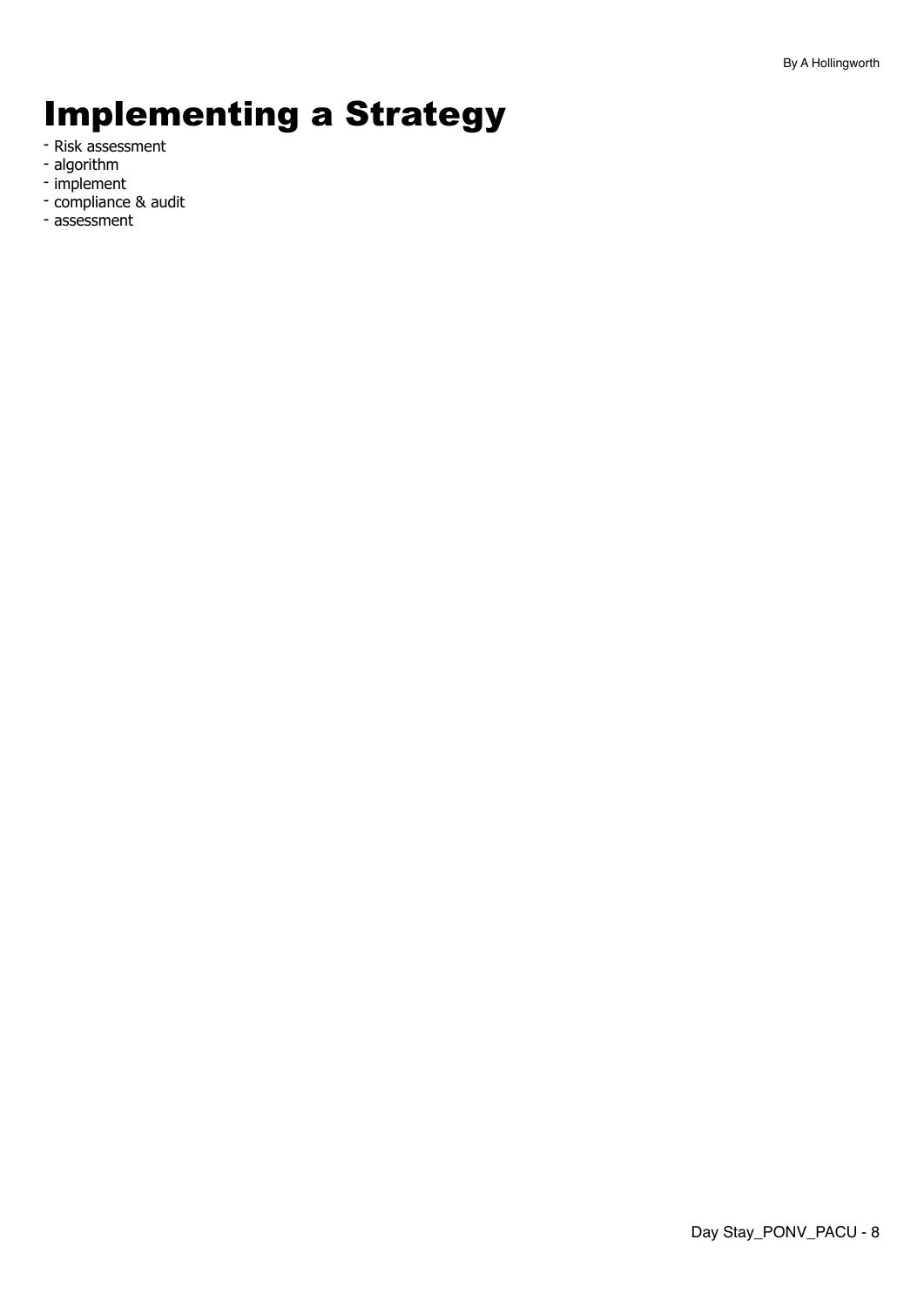# <span id="page-8-0"></span>PACU

- Anaesthetic Crises in PACU:
	- ‣ Oxford Handbook Emergencies
	- ‣ My crisis manual
- College Recommendations

## <span id="page-8-1"></span>Failure to Wake

- 1. Pharmacological
- 2. Metabolic
- 3. Hypothermia
- 4. Resp failure
- 5. Neurological
- 6. Uncommon

### **Pharmacologicial = Common causes:**

- residual effects of

- ‣ sedative agents (look @ dose and timing, give small dose of flumazenil if benzodiazepine used or naloxone if opioid use)
- ‣ anaesthetic agents (look @ dose and timing, often these will wear off with time)
- ‣ analgesic agents (if opioids used can look for small pupils and decreased RR, can wait for them to wear off or trial naloxone)
- ‣ neuromuscular blockers (neuromuscular monitoring):

| Interactions with non-depolarising muscle relaxants |                                        |
|-----------------------------------------------------|----------------------------------------|
| Drug Interactions                                   | Volatile anaesthetic agents            |
|                                                     | Aminoglycosides                        |
|                                                     | Lithium                                |
|                                                     | <b>Diuretics</b>                       |
|                                                     | Calcium channel antagonists            |
| Metabolic Causes                                    | Hypothermia                            |
|                                                     | Acidosis                               |
|                                                     | Hypokalaemia                           |
|                                                     | Hypermagnesaemia                       |
| Genetic                                             | Myasthenia gravis                      |
|                                                     | Eaton Lambert/Myasthenic syndrome      |
| Interactions with depolarising muscle relaxants     |                                        |
| Genetic                                             | Succinylcholine apnoea                 |
|                                                     | Myotonic Dystrophy                     |
| Acquired acetylcholinesterase                       | Pregnancy                              |
| deficiency                                          | Liver Disease                          |
|                                                     | Renal failure                          |
|                                                     | Cardiac failure                        |
|                                                     | Thyrotoxicosis                         |
|                                                     | Drugs (ecothiopate, ketamine, oral     |
|                                                     | contraceptive pill (OCP), lidocaine,   |
|                                                     | neostigmine, ester local anaesthetics) |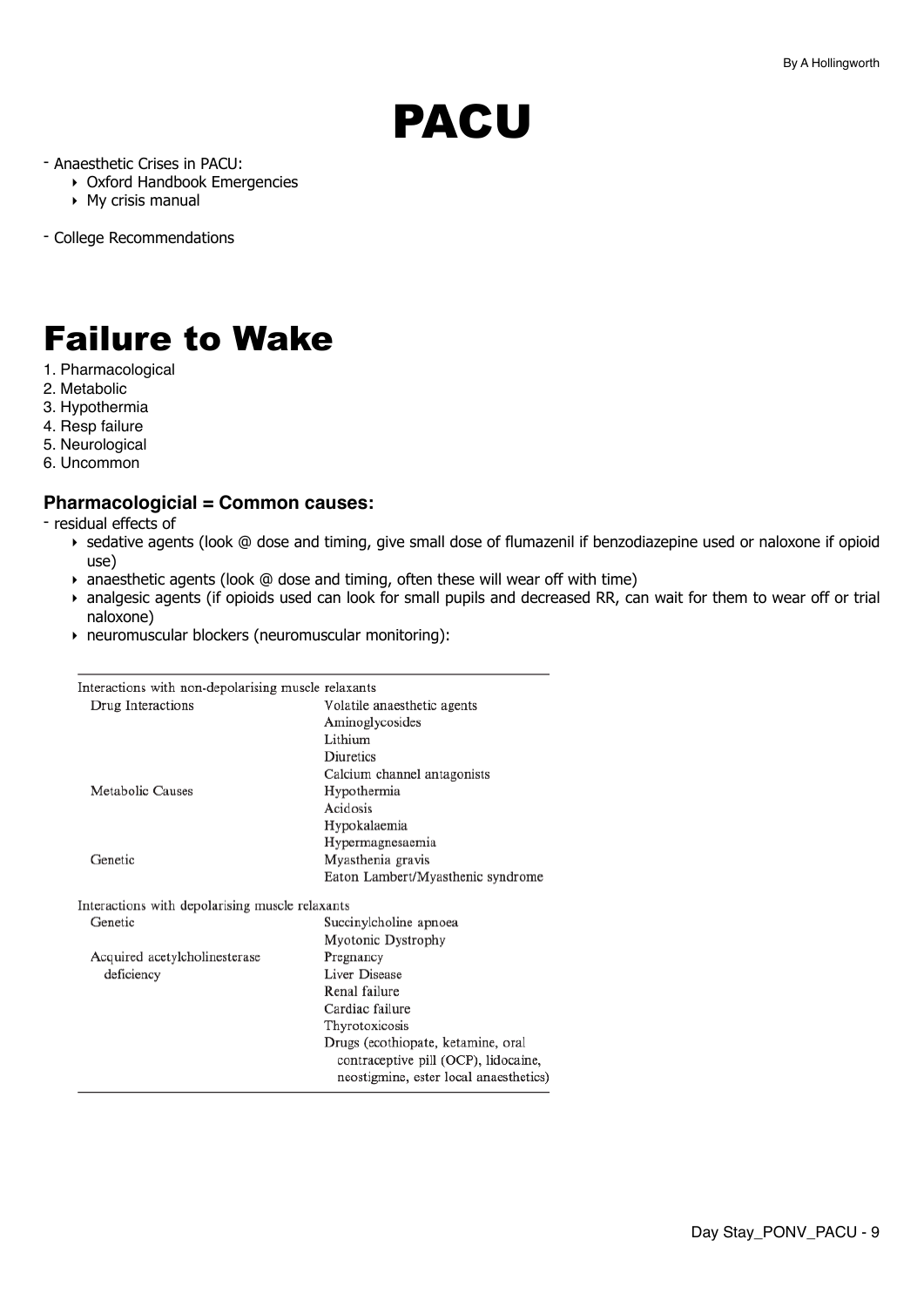### **Metabolic**

- causes incl:
	- ‣ ↓BSL check
	- ‣ ↑BSL (would have to be severe and prolonged)
	- ‣ ↓Na <110 to cause seizure/coma (SIADH, TURP syndrome, cerebral salt wasting)
	- ‣ ↑Na
	- ‣ uraemia

### **Hypothermia**

- <30 ≈ unconciousness

#### **Resp failure**

- hypoxaemia
- hypercapnia
- $ightharpoonup$  causes =
	- ‣ neurological ie ↓central drive eg intracranial pathology, COPD, central apnoea,
	- ‣ pulmon disease eg PE, atelectasis, ARDS
	- ‣ musculature eg obesity, primary mm problem

#### **Neuro Causes**

- ischaemic brain cell death low MAP & failed cerebral autoregulation intra op
- non-conulsove status epilepticus (EEG) or post ictal
- haemorrhage
- thrombosis/infarct
- LAST

### **Uncommon**

- central anticholinergic syndrome reverse with a -stigmine which crosses bbb
- dissociative coma
- thyroid failure
- valproate tox

## <span id="page-9-0"></span>Agitation in PACU

### Differential Diagnosis

- disorientation/emergence agitation in paeds
- pain
- stridor from obstructed airway:
	- ‣ patient factors
	- ‣ surgical factors
- hypoxaemia (check SpO2 and ABG)
- hypercarbia (check ETCO2 and ABG and look at WOB)
- hypotension:
	- hypovolaemia (blood loss, dehydration)
	- cardiogenic
	- distributive (anaphylaxis to agent administered late in OT or in recovery)
	- obstructive (may have undiagnosed tamponade or PE or fat embolism)
- electrolyte abnormality severe hyponatraemia (iatrogenic administration of dextrose)
- hypoglycaemia (may have a liver injury be diabetic and given hypoglycaemic agents)
- ET-OH withdrawal (may have high ET-OH intake)
- nicotine withdrawal (see above)
- psychosis (psych medications may have been withheld)
- hypothermia (long operation with lots of body exposed)
- metabolic acidosis (check with ABG)
- MH (examine for rigidity, examine patient and interpret ABG)
- neuroleptic malignant syndrome (interactions with anaesthetic agents)
- serotonin syndrome (administration of tramadol with SSRI)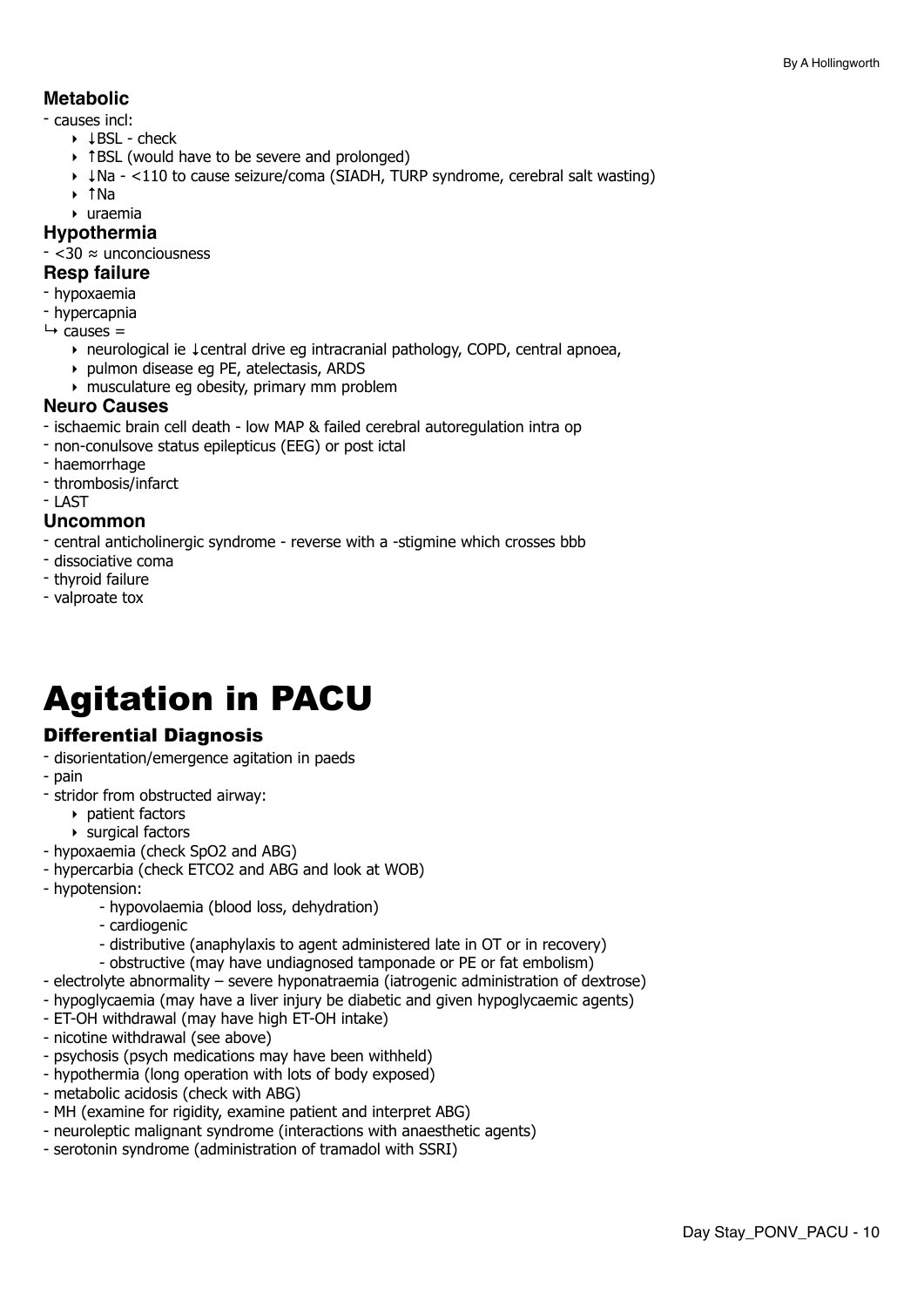## <span id="page-10-0"></span>LMA in PACU

### Arguments for:

- increased case turnover

- low frequency of airway complications when removing LMA

- LMA maintains a patent airway (removing while patient is deep may provoke laryngospasm or airway obstruction on lightening)

- able to apply high FiO2 concentration via an attached reservoir bag
- reservoir bag able to provide visual and auditory information of patients ventilation
- LMA provides some protection from aspiration as patient waking

- patient able to tolerate for until a very light degree of sedation therefore, once patient indicating removal patient protecting own airway

### Arguments against:

- risk of laryngospasm when on lightening and removal of LMA (an unsupervised nurse may not have skills to manage the situation)

- if taken out too early may lead to loss of airway patency, laryngospasm, aspiration and consequential hypoxaemia.

## <span id="page-10-1"></span>PACU Discharge

- Scoring systems to facilitate readiness for d/c:
	- ‣ SpO2 >93%
	- ‣ breathing
	- ‣ BP
	- ‣ LOC
	- ‣ Movment
	- ‣ Pain
	- ‣ PONV
- If score >12 can d/c without anaesthetist involved
- Normothermic
- Fluids & meds charted
- $-RR > 10 < 28$
- lines flushed

## <span id="page-10-2"></span>Post Op Visit

- general purpose is to ensure morbidity & mortality of pt minimised
- feedback to self on quality of anaesthetic

Specific issues that should be addressed:

### General information

- reassurance
- answering of questions
- assessment and adjustment of analgesia
- assessment of sensory or motor recovery from regional anaesthesia
- inform patient of complications and follow up
- feedback to anaesthetist regarding technique
- discharge check
- follow up if required